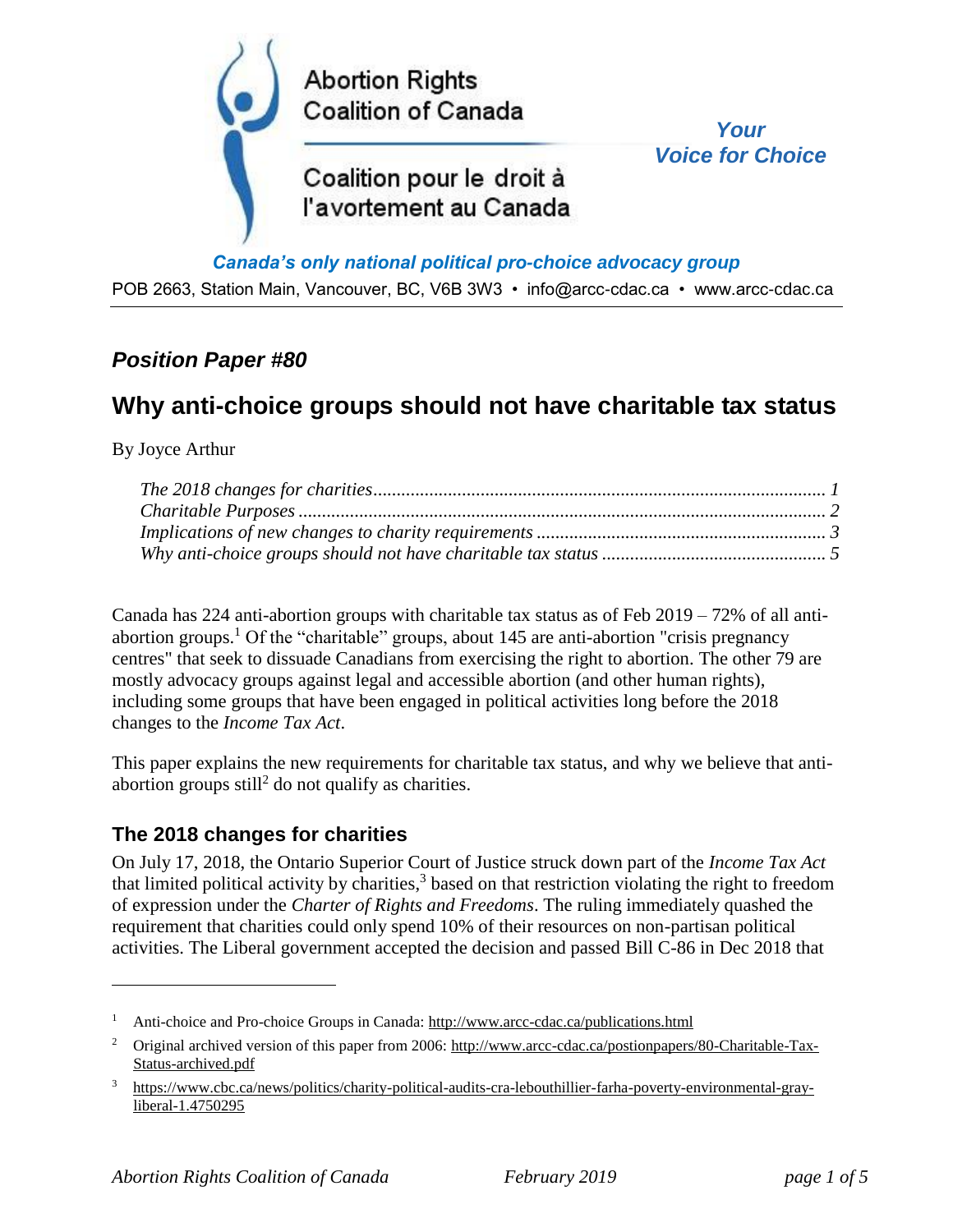amended the *Income Tax Act* (among other measures).<sup>4</sup> The Canada Revenue Agency then published new proposed charity guidelines on its website.<sup>5</sup>

The key change is that charities can now spend up to **100%** of their resources on political activities, including trying to change laws, provided those activities further the group's charitable purpose. Political activities are now called "public policy dialogue and development activities", or PPDDAs.

Some key charitable requirements remain unchanged, including the four allowable charitable purposes (see next section), and the prohibition of any partisan political activity – i.e., supporting particular parties, politicians, or candidates. Further, charities must benefit the public or a sufficient segment of the public – the "public benefit" test.<sup>6</sup> This means the charitable purpose must be directed towards "achieving a universal good that is not harmful to the public—a socially useful endeavour."

## <span id="page-1-0"></span>**Charitable Purposes**

To be eligible for charitable registration under the *Income Tax Act*, a group must designate one of the following as its main charitable purpose:<sup>7</sup>

• Relief of poverty

 $\overline{a}$ 

- Advancement of education
- Advancement of religion
- Certain other purposes beneficial to the community in a way the law regards as charitable (the "community benefit" purpose)

A registered charity must devote its resources (funds, personnel, and property) to activities that advance its charitable purpose.

While a few anti-choice groups are religious charities, the majority claim "welfare"<sup>8</sup> or "education" as their main charitable purpose, and some claim "community organization" or "health".<sup>9</sup> But the views and missions of anti-choice groups mean that their charitable purpose activities are shaped by the goal of dissuading people from exercising their rights and advocating for the restriction of those rights. In particular, the well-intended charitable purposes of "health" and "education" are misappropriated and warped by anti-choice groups:

<sup>&</sup>lt;sup>4</sup> <http://www.parl.ca/LegisInfo/BillDetails.aspx?billId=10127729&Language=E>

<sup>5</sup> [https://www.canada.ca/en/revenue-agency/services/charities-giving/charities/policies-guidance/public-policy](https://www.canada.ca/en/revenue-agency/services/charities-giving/charities/policies-guidance/public-policy-dialogue-development-activities.html)[dialogue-development-activities.html](https://www.canada.ca/en/revenue-agency/services/charities-giving/charities/policies-guidance/public-policy-dialogue-development-activities.html) Public consultation remains open until April 23, 2019.

<sup>6</sup> [https://www.canada.ca/en/revenue-agency/services/charities-giving/charities/policies-guidance/policy-statement-](https://www.canada.ca/en/revenue-agency/services/charities-giving/charities/policies-guidance/policy-statement-024-guidelines-registering-a-charity-meeting-public-benefit-test.html)[024-guidelines-registering-a-charity-meeting-public-benefit-test.html](https://www.canada.ca/en/revenue-agency/services/charities-giving/charities/policies-guidance/policy-statement-024-guidelines-registering-a-charity-meeting-public-benefit-test.html)

<sup>7</sup> [https://www.canada.ca/en/revenue-agency/services/charities-giving/charities/applying-registration/charitable](https://www.canada.ca/en/revenue-agency/services/charities-giving/charities/applying-registration/charitable-purposes.html)[purposes.html](https://www.canada.ca/en/revenue-agency/services/charities-giving/charities/applying-registration/charitable-purposes.html)

<sup>&</sup>lt;sup>8</sup> "Welfare" in the charity context has traditionally meant relieving poverty, but this is not the mission of antichoice groups, generally speaking. CPCs do donate baby supplies but this is usually a small part of their work.

<sup>9</sup> <http://www.arcc-cdac.ca/CPC-study/list-anti-choice-charities.pdf>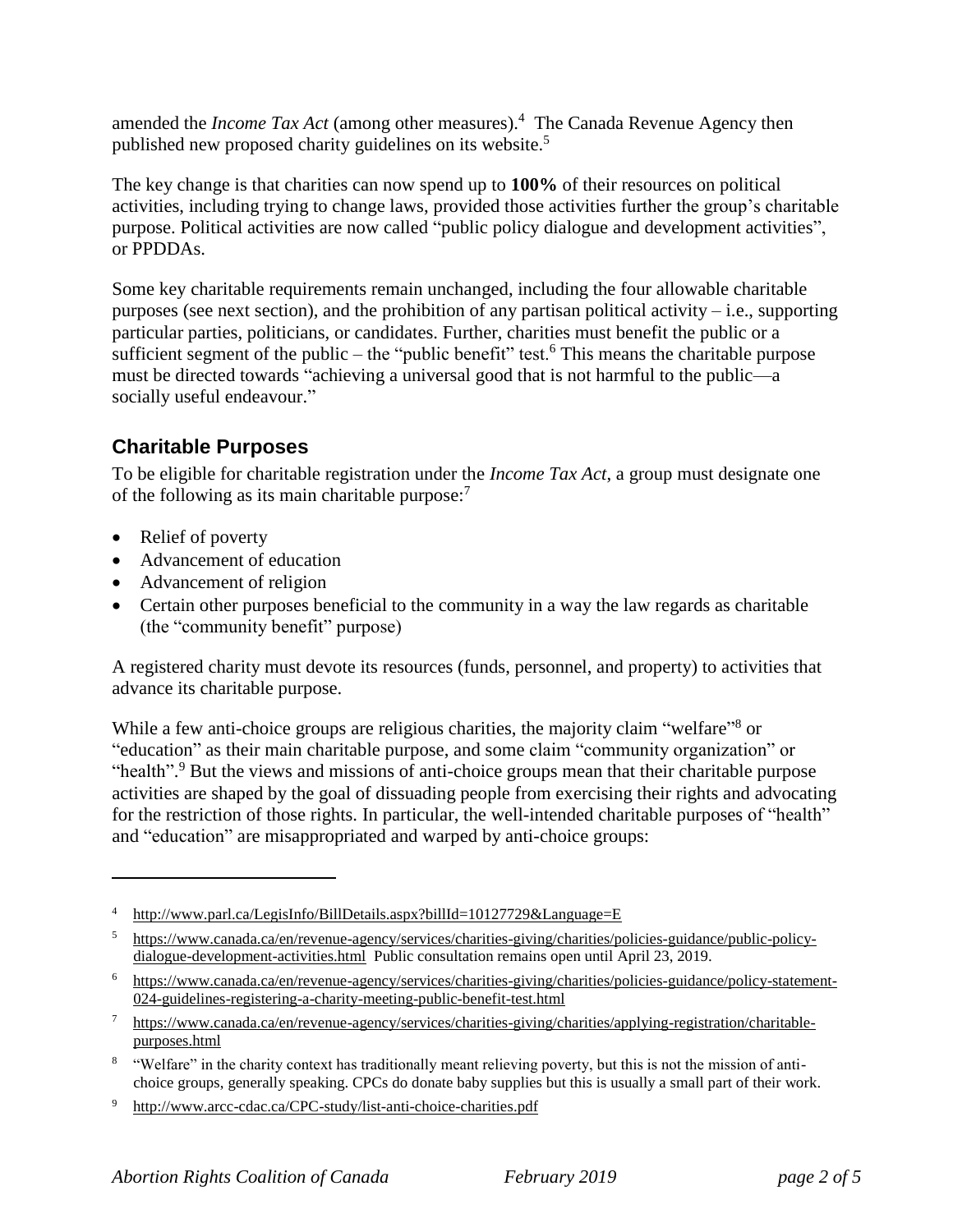- **CRA's Health definition**: "The promotion of health means directly preventing or relieving a mental or physical health condition. To be charitable, a purpose that promotes health must, as a general rule, directly prevent or relieve a physical or mental health condition by providing effective health care services or products to the public in a manner that meets applicable quality and safety requirements."<sup>10</sup>
- **CRA's Education definition**: "To advance education in the charitable sense means formal training of the mind, advancing the knowledge or abilities of the recipient, or improving a useful branch of human knowledge through research."<sup>11</sup> Further, in a 1999 court decision that upheld the revocation of an anti-choice group's charitable status, $12$  the court said that information must be "provided in a structured manner that would genuinely advance education," and put learners "in a position to weigh the viewpoints [advanced by the group] against opposing viewpoints in making up their minds one way or the other".

## <span id="page-2-0"></span>**Implications of new changes to charity requirements**

The new rule allowing advocacy and political activities is a welcome change for charities in general. Too many have had to forgo important advocacy work because they were hamstrung by the previous rules, or have had to endure disruptive and even politicized CRA audits.<sup>13</sup>

However, the change may be far less beneficial for society in cases where a group's charity status really needs to be questioned. In particular:

**Churches and religious groups** now have free reign to promote their religious agenda in the public square, and lobby for laws or policies that favour religion. In a secular democracy like Canada, where governments and secular charities provide most social services, where a quarter of the population has no religion,  $14$ , and where 51% of Canadians believe that religion does more harm than good,<sup>15</sup> it is unreasonable and unfair to give religious groups and churches a privileged charitable purpose dedicated to "advancing religion".<sup>16</sup>

**Anti-choice groups and other right-wing groups**<sup>17</sup> (as well as many churches) advocate discriminatory or harmful policies or laws, which do not serve any public benefit and are not

 $\overline{a}$ 

<sup>&</sup>lt;sup>10</sup> [https://www.canada.ca/en/revenue-agency/services/charities-giving/charities/policies-guidance/promotion](https://www.canada.ca/en/revenue-agency/services/charities-giving/charities/policies-guidance/promotion-health-charitable-registration.html)[health-charitable-registration.html](https://www.canada.ca/en/revenue-agency/services/charities-giving/charities/policies-guidance/promotion-health-charitable-registration.html)

<sup>&</sup>lt;sup>11</sup> [https://www.canada.ca/en/revenue-agency/services/charities-giving/charities/policies-guidance/summary-policy](https://www.canada.ca/en/revenue-agency/services/charities-giving/charities/policies-guidance/summary-policy-e01-advancement-education.html)[e01-advancement-education.html](https://www.canada.ca/en/revenue-agency/services/charities-giving/charities/policies-guidance/summary-policy-e01-advancement-education.html)

<sup>&</sup>lt;sup>12</sup> Alliance for Life v. Canada (Minister of National Revenue), Federal Court of Appeal, 1999-05-05, A-94-96. <https://decisions.fca-caf.gc.ca/fca-caf/decisions/en/item/31484/index.do>

<sup>13</sup> <https://www.nationalobserver.com/2016/01/21/news/ghost-harper-cra-audits-linger-some-charities>

<sup>&</sup>lt;sup>14</sup> <https://www150.statcan.gc.ca/n1/pub/91-003-x/2014001/section03/33-eng.htm>

<sup>15</sup> https://globalnews.ca/news/3522802/religion-is-increasingly-seen-as-doing-more-harm-than-good-in-canadaipsos-poll/

<sup>&</sup>lt;sup>16</sup> Of course, it's unlikely the CRA will ever remove the well-entrenched but now undeserved charitable tax status from churches.

<sup>17</sup> <https://pressprogress.ca/right-wing-charities-report-zero-political-activity-again/>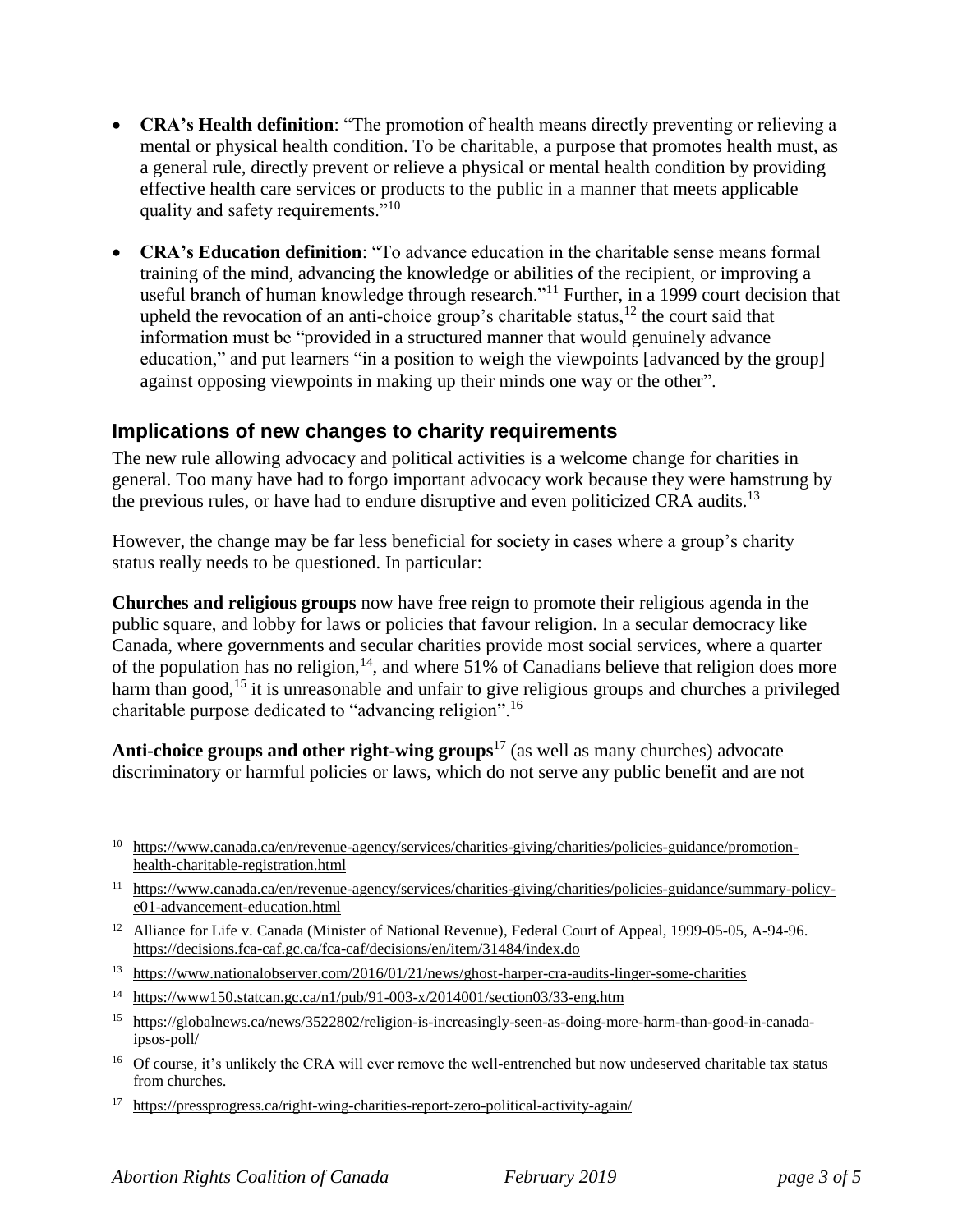based on reputable research or evidence. Many of these groups have had charitable status for decades, long before major cultural and legal changes in Canada brought more rights and equality to women, the LGBTQ2 community, and other minorities – including animals, since many hunting groups are also long-standing charities.<sup>18</sup>

But CRA's new guidelines<sup>19</sup> will allow all charities – including anti-choice groups, churches, and right-wing groups like the Fraser Institute<sup>20</sup> – to freely:

- Express opinions in the context of participating in developing public policy.
- Advocate to keep or change a law, policy, or decision of any level of government in Canada or a foreign country.
- Mobilize supporters and the public to contact politicians of all parties to express their support or opposition to a law, policy, or decision of any level of government in Canada or a foreign country.
- Make representations in writing or verbally to elected officials, public officials, political parties, and candidates, and appear at parliamentary committees.
- Provide forums and convene discussions involving competing candidates and political representatives.
- Communicate on social media about public policy.

The only limitations to the above activities are: 1) they must relate to the group's charitable purpose; 2) information disseminated must be "truthful, accurate, and not misleading"; and 3) opinions expressed must "draw on research and evidence" and not be "contrary to hate speech laws or other legitimate restrictions on freedom of expression."

In August 2018, one month *after* the 10% rule was struck down by the Ontario court, the CRA revoked the charitable status of an Ottawa mosque because "Many of the views expressed by the organization's speakers are misogynistic, homophobic, racist and/or promote violence."<sup>21</sup> This reflects CRA's limitation against charities engaging in hate speech, and also calls out the mosque's anti-human rights messaging. However, the CRA's new guidelines do not specifically prohibit activities that challenge the Charter and human rights of protected groups, other than hate speech.

Earlier 2010 guidelines that are still under review state: "activities that uphold human rights can further charitable purposes under all four heads of charity."<sup>22</sup> So the CRA has recognized that advancing human rights is an important charitable purpose, but in 2010, charities were not

 $\overline{a}$ 

<sup>18</sup> [https://newspaper.animalpeopleforum.org/2004/04/01/charity-action-team-hits-charity-status-of-canadian](https://newspaper.animalpeopleforum.org/2004/04/01/charity-action-team-hits-charity-status-of-canadian-hunting-groups/)[hunting-groups/](https://newspaper.animalpeopleforum.org/2004/04/01/charity-action-team-hits-charity-status-of-canadian-hunting-groups/) And: [https://sqwabb.wordpress.com/2016/12/12/the-hunter-backed-canadian-wildlife](https://sqwabb.wordpress.com/2016/12/12/the-hunter-backed-canadian-wildlife-federation-charity-is-a-wolf-in-sheeps-clothing/)[federation-charity-is-a-wolf-in-sheeps-clothing/](https://sqwabb.wordpress.com/2016/12/12/the-hunter-backed-canadian-wildlife-federation-charity-is-a-wolf-in-sheeps-clothing/)

<sup>19</sup> [https://www.canada.ca/en/revenue-agency/services/charities-giving/charities/policies-guidance/public-policy](https://www.canada.ca/en/revenue-agency/services/charities-giving/charities/policies-guidance/public-policy-dialogue-development-activities.html)[dialogue-development-activities.html](https://www.canada.ca/en/revenue-agency/services/charities-giving/charities/policies-guidance/public-policy-dialogue-development-activities.html)

<sup>&</sup>lt;sup>20</sup> https://www.sourcewatch.org/index.php/Fraser Institute

<sup>21</sup> <https://globalnews.ca/news/4373959/ottawa-mosque-charity-hate-intolerance/>

<sup>22</sup> [https://www.canada.ca/en/revenue-agency/services/charities-giving/charities/policies-guidance/guidance-001](https://www.canada.ca/en/revenue-agency/services/charities-giving/charities/policies-guidance/guidance-001-upholding-human-rights-charitable-registration.html#toc12) [upholding-human-rights-charitable-registration.html#toc12](https://www.canada.ca/en/revenue-agency/services/charities-giving/charities/policies-guidance/guidance-001-upholding-human-rights-charitable-registration.html#toc12)